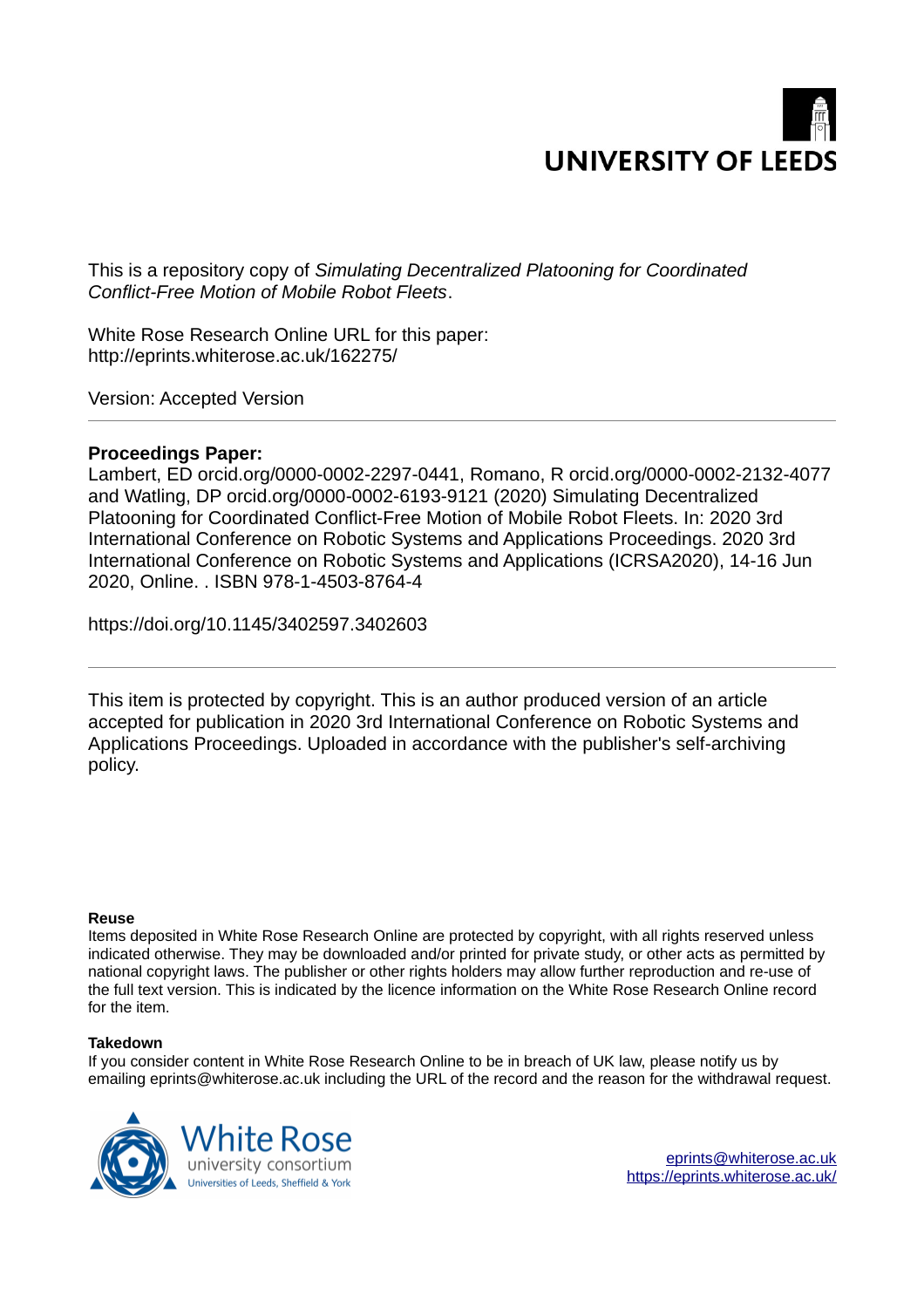# Simulating Decentralized Platooning for Coordinated Conflict-Free Motion of Mobile Robot Fleets

Edward Derek Lambert Institute for Transport Studies Leeds, UK tsedl@leeds.ac.uk

Richard Romano Institute for Transport Studies Leeds, UK R.Romano@leeds.ac.uk

David Watling Institute for Transport Studies Leeds, UK D.P.Watling@its.leeds.ac.uk

# **ABSTRACT**

Intersection platooning has been shown in several studies to provide higher throughput and hence greater productivity for material transfer using fleets of mobile robots, however questions remain about the behavior in a full range of traffic situations as no algorithm has been proven complete. As a result a lower throughput backup system is typically used in practice. A state of-the-art method for decentralized platooning based on an intersection controller has been implemented. A number of test cases are described to probe the performance limits. Furthermore, an outline of a fleet control system which uses only platooning for coordination is described. This will allow edge cases to be investigated in simulation.

#### CCS Concepts

•Computer systems organization~Embedded and cyberphysical systems~Robotics~Robotic control •Computing methodologies~Artificial intelligence~Planning and scheduling~Multi-agent planning

#### Keywords

Intersection Platooning, Mobile Robot Fleet, Conflict-Free Motion, Simulation

## 1. INTRODUCTION

Coordinated conflict-free motion of a number of mobile robots in order to complete a material transfer task is important in the operation of fleets of AGV (Autonomous Guided Vehicles) used in flexible manufacturing and automated warehouses [18] and [7]. A crucial sub-problem is conflict resolution between multiple AGVs, without control of task assignment or scheduling.

AGV motion coordination can be posed as a variation of the Multiple Vehicle Routing Problem with the addition of challenging spatio-temporal constraints, preventing collisions between each vehicle, as well as the usual timing and capacity constraints [13]. In [11], solutions are classified into centralized, decentralized and

Permission to make digital or hard copies of all or part of this work for personal or classroom use is granted without fee provided that copies are not made or distributed for profit or commercial advantage and that copies bear this notice and the full citation on the first page. Copyrights for components of this work owned by others than the author(s) must be honored. Abstracting with credit is permitted. To copy otherwise, or republish, to post on servers or to redistribute to lists, requires prior specific permission and/or a fee. Request permissions from Permissions@acm.org.

ICRSA 2020, June 14–16, 2020, Chengdu, China

© 2020 Copyright is held by the owner/author(s). Publication rights licensed to ACM.

ACM ISBN 978-1-4503-8764-4/20/06…\$15.00

https://doi.org/10.1145/3402597.3402603

decoupled approaches. Each approach may be either optimal or heuristic based on whether or not they find the global minimum of some objective function.

It is also possible to classify approaches based on the limitations they place on the state space of each AGV. Most practical methods incorporate both obstacle avoidance constraints and differential motion constraints into some sort of roadmap. This is often a graph with vertices at key points in the reachable state space, connected by edges representing feasible motion between them. The effect of increasing resolution on path quality (measured by reduction in the length of the shortest path) and computation time are studied in [17].

An optimal decoupled method operating on graphs is presented in [19]. Optimal conflict-free motion is posed as a large Integer Linear Program. Resolution complete general purpose algorithms are used to solve it for 150 robots in just over 10 seconds. The lattice/graph construction has recently been developed further to ensure kinematic constraints are met and improve coverage of the state space around obstacles [20]. In [13], the combined problem of DCFVRP (Dispatch and Conflict-Free Vehicle Routing Problem) for flexible manufacturing is formulated as an integer program and two different decoupled algorithms are presented to solve it: local search and random search. Neither of the proposed algorithms is complete but local search found more valid solutions in the 10 random examples tested, all involving three vehicles.

Decentralized control is another option to decompose large scale problems which take too long to solve centrally [2]. Although limiting the information available to each decision maker can make reasoning about collective behavior more difficult, various attempts to decentralize conflict-free routing have been made. In the field of conflict free routing for mobile robots, [8] presents a solution which generates a graph representation of the free space - effectively a roadmap - with the property of 'collision avoidability.' This means that every node on the critical path must be at most one move away from a node that does not obstruct the critical path. The critical path is defined as the union of all the shortest paths between pick/drop locations in the roadmap. During decentralized planning, AGVs attempt to reserve 'private zones' consisting of the node on the critical path along with all adjacent collision avoidance nodes. Each AGV has an identical roadmap, plans the shortest path to its own goal and negotiates with those nearby based on a numeric priority to reserve the nodes in its own path. An AGV requests those in its path move to their collision avoidance node, and those with a lower priority will do so. Proof is given of correctness, that deadlocks are avoided, but throughput is sub-optimal with low priority vehicles frequently forced to stop and wait. An alternative decentralized solution, based on a roadmap with two levels of detail is summarized in [15]. Conflict-free routing primarily takes place at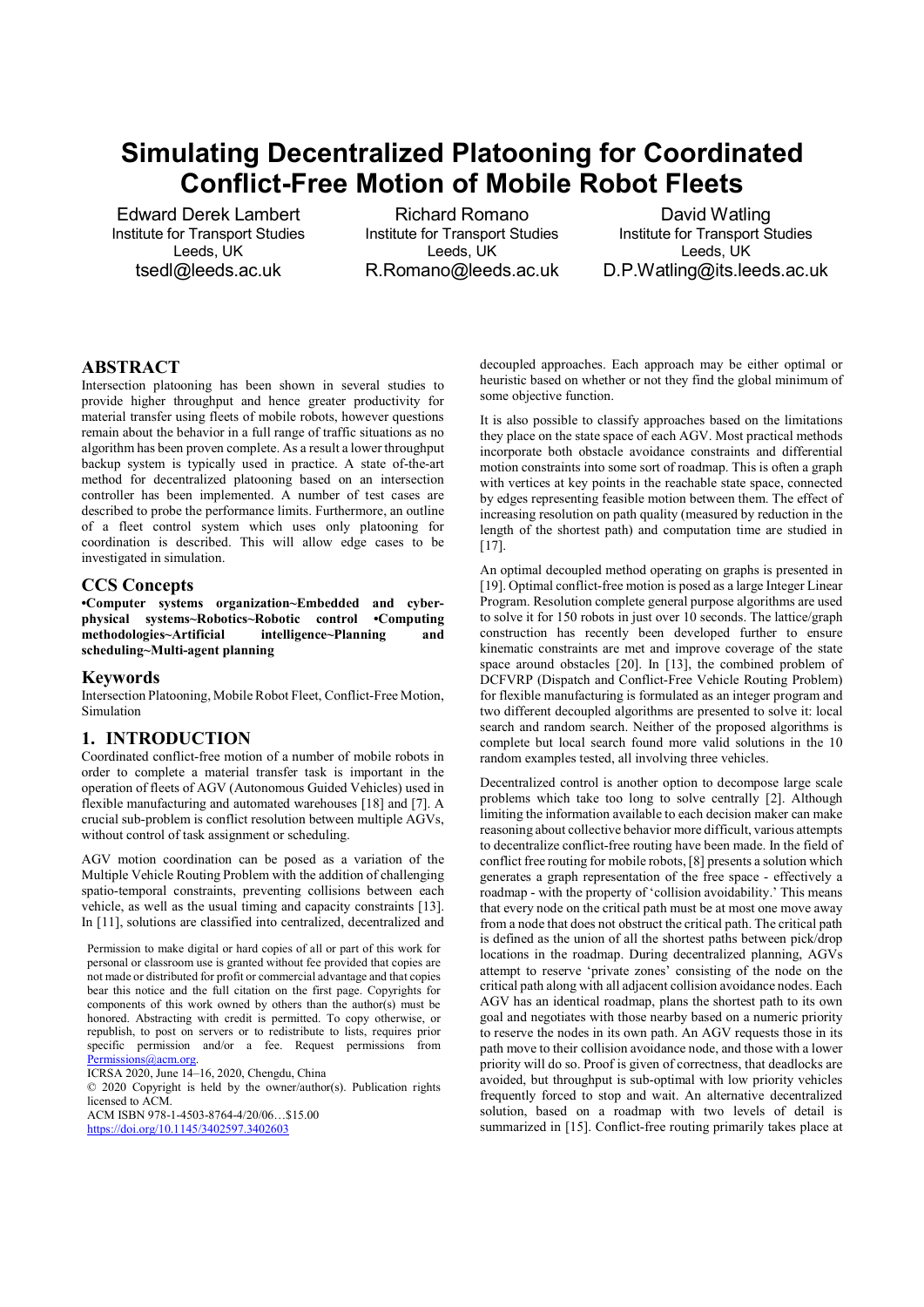the most detailed level, based on prioritized roadmap reservation with local negotiation to guarantee correctness [5]. In [4], the speed of the approaching AGV is optimized at each intersection in a similar way to centralized intersection platooning. The result is higher throughput as time consuming negotiation is avoided in most cases.

Intersection control, based on platooning, is a concept developed for the operation of anticipated CARVs (Connected and Autonomous Road Vehicles). A recent review of approaches for intersection and merging coordination is given in [14]. Centralized optimization approaches improve on early ideas like First-Come-First-Served spatial reservation from [10] by minimizing fuel consumption, but the rapid increase in state space with larger numbers of vehicles will need to be addressed before large scale adoption. The communication channel connecting every vehicle with the central controller introduces a single point of failure, the reliability effect of which is difficult to evaluate in existing simulations. Moreover there are few CARVs currently available making a practical experiment unfeasible in most cases. Attempting to address these limitations are decentralized methods such as fuzzy-logic, virtual vehicle platooning and invariant set approaches.

Recently [16] described an approach to the DCFVRP for flexible manufacturing based on dynamic platooning with vehicle-toeverything messaging and consensus speed control, resulting in a decentralized heuristic solution with some additional rules to ensure correct behavior and avoid deadlocks by adding a reservation protocol for some parts of the roadmap. This was combined with feedback from the queue length at different workstations in a traffic management heuristic. Simulation results show an impressive improvement compared to the first-come-firstserved scheduling approach meant to represent industry standard practice.

It is shown in [4] that approach-speed choice by a centralized intersection controller provides higher throughput compared to stopping and giving way for decentralized reservation negotiation. The speed choice is shown to be optimal if a solution is found, however it is not shown to be complete. This suggests there are certain roadmap and traffic combinations where there is no solution and therefore it will fall back on the negotiation method to prevent unsafe behavior. The consensus based platooning method for local collision avoidance used in [16] is unusual in the AGV domain. That work makes no claims about completeness, but does consider the trivial consensus where all vehicles stop in a deadlock. In [21], a recent system for conflict avoidance based on time headway is shown to significantly reduce intersection crossing time and allow more vehicles to operate in the same floor-space compared to a traditional reservation based strategy.

It is shown, in [4], that platooning provides superior throughput to the earlier reservation based systems, and that if a solution exists it is optimal, but not that a solution exists on all roadmaps. More importantly a set of conditions, which must hold for a solution to exist, is not given. The consensus algorithm in [16] also shows improved throughput in concert with a scheduling approach, but does not prove convergence. An example of a resolution complete algorithm based on spatial reservation is [9]. Neither perintersection optimal platooning nor per-vehicle consensus have been proven complete. The lack of guarantees is an important limitation of platooning methods for collision avoidance. The research gap identified is the lack of investigation into the range of motion conflict situations that can be resolved with platooning methods.

## 2. METHOD

Conflict resolution based on platooning, with speed choice by an intersection controller was implemented with a vehicle to intersection messaging scheme. The full site is divided into zones, each one containing a single intersection. Each AGV in the fleet has a copy of the roadmap which is static. The fleet controller interfaces with the warehouse management system to get the next material transfer job, consisting of a pick location and a drop location. All jobs are assumed to be of unit size and each AGV has a capacity of one unit. With these assumptions, a straightforward policy is to assign the next job to the AGV nearest to the pick location - first-come-first-served scheduling. When an AGV receives a new job, it finds the shortest path through the roadmap using the Floyd-Warshall algorithm. Next it must send its planned path to the intersection controller for the zone it currently occupies. The intersection controller stores the plan and current position of every AGV approaching the conflict point of the intersection. Every time it receives a new plan it must recalculate the approach speed for every approaching AGV to minimize total travel time without collision. This will happen every time an AGV enters the zone from somewhere else, or an AGV within the zone is assigned a new job.



#### Figure 1. Intersection layout

The Floyd-Warshall algorithm holds some advantages in execution time and simplicity over commonly used Dijkstra and A\* algorithms for finding the shortest path through a directed acyclic graph with positive edge weights. The roadmap can be expressed as such a graph with the edge weight corresponding to the distance. To exploit the static nature of the roadmap it is desirable to precalculate as much as possible, for fast run-time performance. Floyd-Warshall proceeds by exhaustive search over all edges in  $O(N^3)$  operations using  $O(N^3)$  memory in N the number of edges [6]. For each node, the next node in the shortest path to every destination is recorded. The result is  $N^2$  shortest path trees linking every origin-destination pair, each of which can be traversed in  $O(P)$  operations at run-time where P is the length of the path. Traversing a stored tree at run-time will be faster than graph search, even using efficient heuristic methods such as A\*. The maximum number of nodes in the graph will be limited by the memory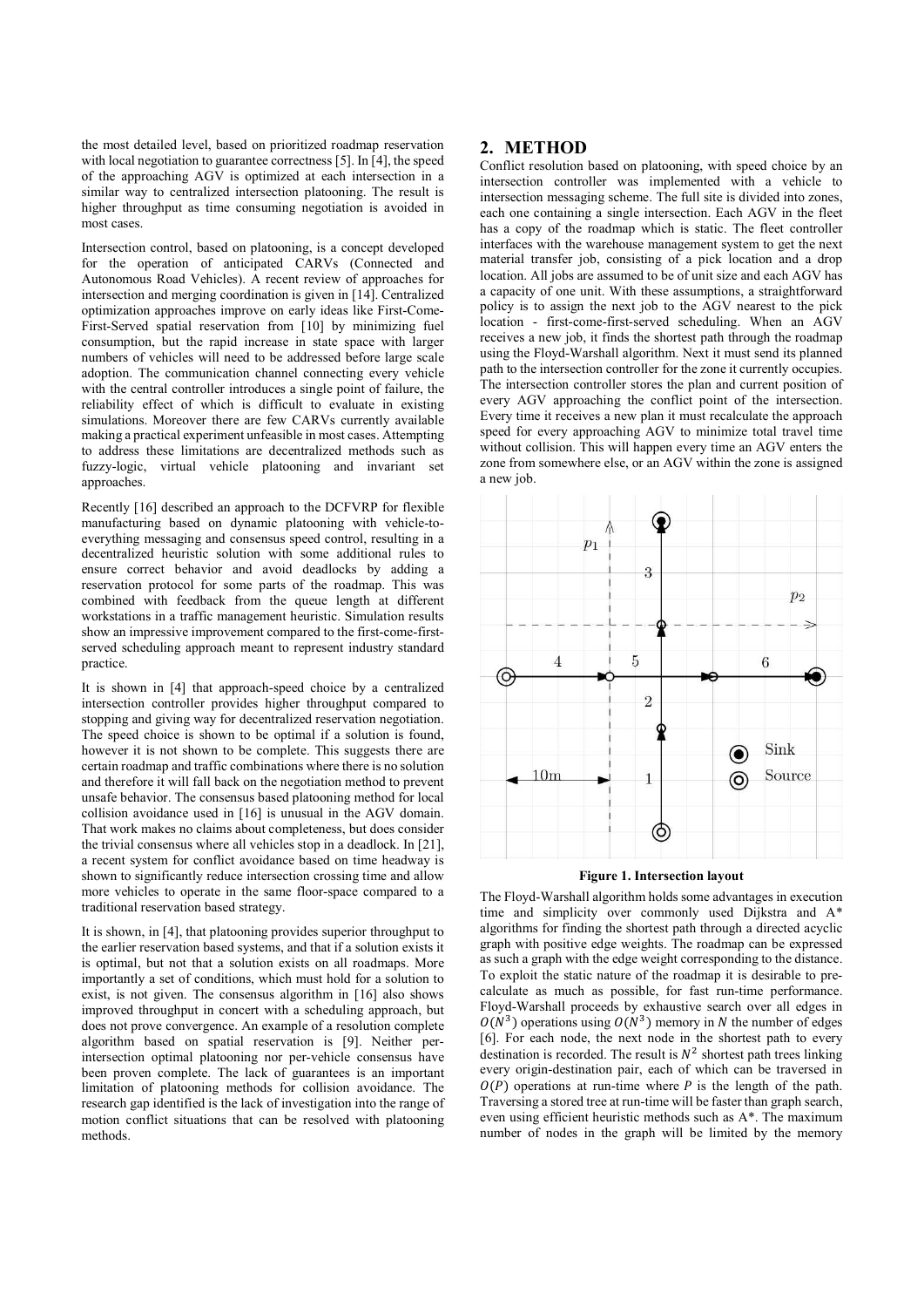available for pre-computation, but memory is cheap and even a basic server should be sufficient for the largest sites with the most intricate networks.

The intersection controller was implemented based on [4]. The surrounding lanes are first discretized into segments. The intersection shown in Figure 1 is divided into six segments, each of length 10 meters. The critical segments are the two that cross in the center. There are two routes defined, one starting on the left and traveling to the right and the other starting at the bottom and traveling up. One AGV takes route 1 and the other takes route 2. If they both travel at maximum speed they will collide in the center.

The dynamic model for each AGV assumes they are able to exactly follow the path, and attempt to reach the target speed for each segment subject to a limited rate of acceleration of  $a$  m/s<sup>2</sup>.



#### Figure 2. Messages exchanged by participants approaching intersection.

The ApproachPlan message sent by the AGV contains a sequence of segments, which it intends to traverse, along with its current distance along the first one. The flow of messages is shown in Figure 2. The SpeedList sent by the intersection controller contains the optimal speed for every segment in the plan. The speeds can be found with the nonlinear program in Equation 1.

$$
\min_{\Phi} J_T = \mathbf{d}^T \mathbf{\phi} \tag{1}
$$

subject to

$$
f(\boldsymbol{\phi}) \le 0
$$
  

$$
\boldsymbol{\phi}_{min} \le \boldsymbol{\phi} \le \boldsymbol{\phi}_{max}
$$

Each parameter is the inverse of the velocity of that segment, for one AGV:

$$
\phi_{i,m} = \frac{1}{v_{i,m}}\tag{2}
$$

Over all the known plans they are assembled into a vector

$$
\boldsymbol{\phi} = [\phi_{1,1}, \dots, \phi_{1,M_1}, \dots, \phi_{N,M_N}] \tag{3}
$$

Where  $N$  is the number of AGV on approach and  $M_i$  is the number of segments in the plan of the ith AGV.

The nonlinear constraint  $f(\phi)$  enforces the separation between each pair based on the entry and exit time to the conflict segment, which depends on the speed at each preceding segment. Only elements with  $j > i$  are included as the matrix A is symmetric and the diagonal elements are not useful.

$$
f(\boldsymbol{\phi}) = [A_{1,2}, \dots, A_{i,j}, \dots, A_{N-1,N}] \,\forall i \in N, j > i \tag{4}
$$

The constraint between each pair of AGVs can be expressed as in Equation 5.

$$
A_{i,j} = (\beta_{i,j} + \beta_{i,j})^2 - (\alpha_{i,j} - \alpha_{j,i})^2
$$
 (5)

 $\alpha_{i,j}$  and  $\beta_{i,j}$  have the units of time and are related to the arrival time  $\omega_{i,j}^{min}$  and departure time  $\omega_{i,j}^{max}$  at the conflicted segment by Equations 6 and 7 .

$$
\alpha_{i,j} = \omega_{i,j}^{max} + \omega_{i,j}^{min} \tag{6}
$$

$$
\beta_{i,j} = \omega_{i,j}^{max} - \omega_{i,j}^{min} \tag{7}
$$

Similarly

$$
\alpha_{j,i} = \omega_{j,i}^{max} + \omega_{j,i}^{min}
$$

$$
\beta_{j,i} = \omega_{j,i}^{max} - \omega_{j,i}^{min}
$$

The simplification of constant speed over each segment means that the arrival and departure time are related to  $\phi$  and the length of each segment  $d_{i,j}$  by Equations 8 and 9:

$$
\omega_{i,j}^{min} = \sum_{i=1}^{p_i} d_{i,j} \phi_{i,j} \tag{8}
$$

$$
\omega_{i,j}^{max} = \omega_{i,j}^{min} + \sum_{i=1}^{q_i} d_{i,j} \phi_{i,j}
$$
(9)

where the total number of segments traversed by each vehicle  $M_i$ has been split into  $p_i$  segments approaching the conflict and  $q_i$ conflicted segments such that

$$
M_i = p_i + q_i
$$

#### PRELIMINARY RESULTS

Using the simple roadmap shown in Figure 1 with only two routes some failure cases can be examined. One set of failures is possible due to the start positions of the AGV. As all of the speeds must be recomputed every time a new AGV arrives or gets a new job, a valid plan may be requested for any starting location along the two zones. The only constraint considered in the optimization is the minimum and maximum speed of each segment.

The messaging protocol and dynamic equation were implemented in Python and Equation 1 solved using 'trust-constr' method [3] within scipy.optimize [1]. This method can benefit from analytical constraints if they are available. With the roadmap containing six segments only, only four need to be included in  $\phi$  because the speed on segments after the intersection can be chosen freely. For two AGVs traversing two segments each before leaving the conflict zone the optimization vector is  $\phi \in \mathbb{R}^4$ . From Equation 4 there is only one constraint and  $f(\phi)$  has only one element as there is only one unique pair.

To provide a basic test case, both vehicles begin at the start of their approach lane, 10m from the conflict. The conflicted segment in both paths is  $10m$  in length. The maximum speed is  $10m/s$ , corresponding to  $\phi_{min} = 0.1$ . Convergence is attained in 94 function evaluations. The total travel time objective at the minimum is 5 seconds. The result  $\phi = [0.2, 0.1, 0.1, 0.1]$  indicates one vehicle slows down to  $5m/s$  for the first segment to allow the other to pass before it continues at full speed.

The next test has both vehicles at the start of the conflict segment. There is no solution that can prevent both vehicles occupying the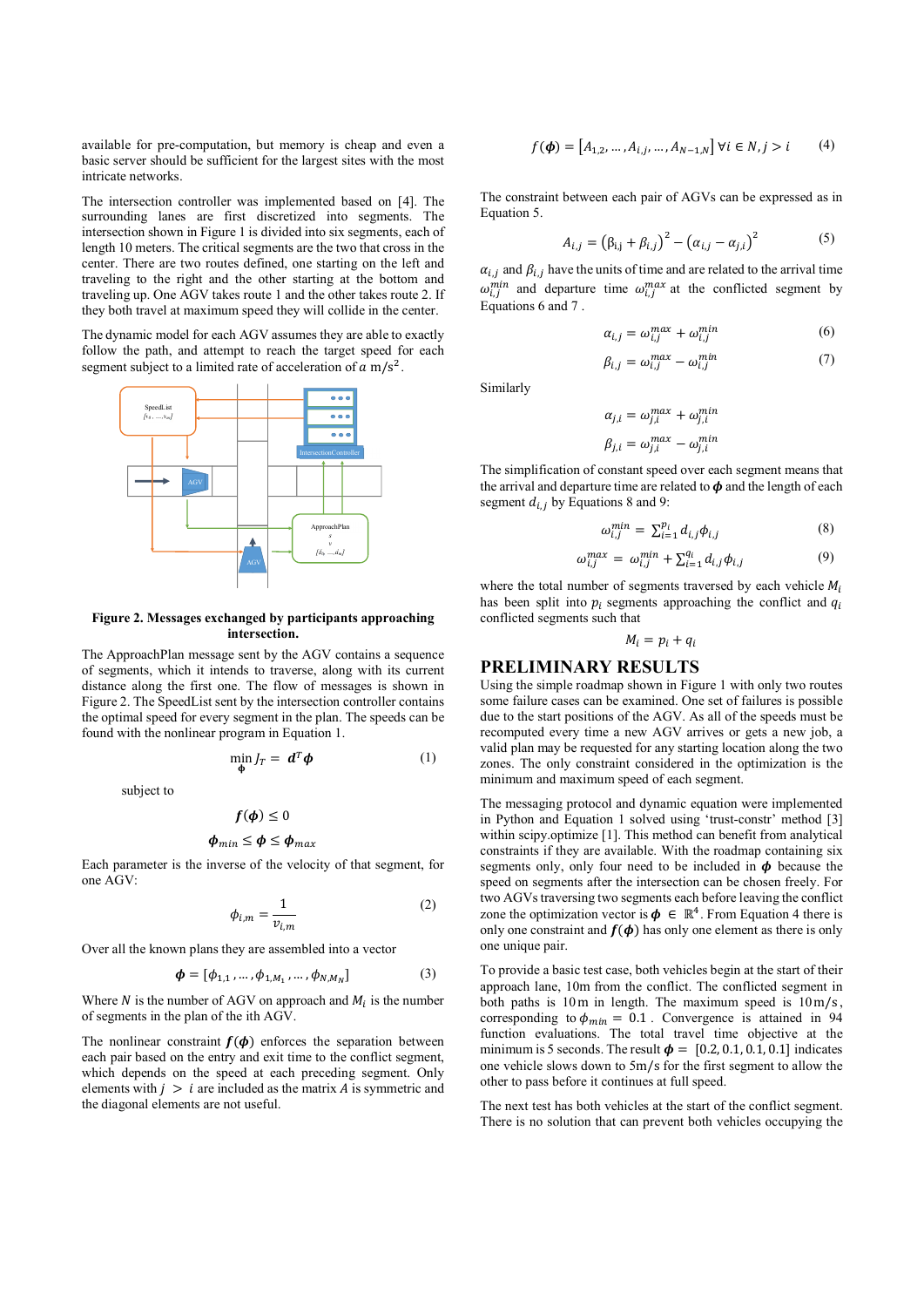conflict as they both start there but the behavior of the solver is informative. After 829 function evaluations the termination condition appeared to be satisfied, but in fact the lower bound on  $\phi$ was not respected by the result. The speeds for one vehicle are impossibly high. This suggests that the appearance of multiple vehicles inside the conflict zone should be ruled out by the intersection controller software before attempting to solve for the optimal speeds.

Another test case has one vehicle positioned immediately before the conflict zone. The second is already crossing. This could occur if the first vehicle had stopped to complete a job at this position, and triggered the re-plan by requesting a set of speeds for the route to its next job. From this position, traveling at the minimum speed, it would enter the conflict zone before the departure of the crossing vehicle: as a result there is no feasible solution to Equation 1. This could cause convergence to fail much like the previous case but could occur in normal operation.

The final test case has each vehicle part way along the approach lane, stationary. As the acceleration limit is not taken into account in the optimization, the target speeds provided by the intersection controller may not be attained before arrival at the conflict zone. As both have the same acceleration rate they will arrive at the same time and collide.

### 3. FURTHER WORK

The tests conducted demonstrate that if platooning alone is used to coordinate the motion of a number of AGVs, workarounds are required for certain situations where one AGV needs to come to a complete stop or change route. The next step is to implement some of these workarounds and describe the types of roadmap where they need to be used often.

The constraints described here can be expressed in quadratic form allowing the analytical Hessian to be provided to the solver. Doing this may improve convergence with the 'trust-constr' solver. Another improvement to the described intersection controller would be the addition of constraints between the speeds in adjacent segments to reflect the limited acceleration of the AGV. Going further in this direction, the effect on convergence of solving for the optimal acceleration in each segment might be investigated.

A comparison in terms of both existence and quality of solutions with a consensus algorithm would reveal whether the limitations of platooning identified are fundamental or due to the harsh discretization required for optimality.

A simulation of multiple intersections within a whole site would reveal whether maximum throughput at each intersection leads to reduced trip times across multiple intersections, or whether this rule should be modified to account for downstream traffic

## 4. ACKNOWLEDGMENTS

This research was made possible thanks to the financial support of a full-time EPSRC Doctoral Training Partnership Studentship - Institute for Transport Studies and also thanks to the financial support of CASE partner Guidance Automation Limited.

#### 5. REFERENCES

[1] 2019. Optimization and Root Finding (scipy.optimize) minimize(method='trust-constr'). https://docs.scipy.org/doc/ scipy/reference/optimize.minimizetrustconstr.html#optimizeminimize-trustconstr

- [2] Lubomír Bakule. 2008. Decentralized control: An overview. Annual Reviews in Control 32, 1 (2008), 87–98. https://doi.org/10.1016/j.arcontrol. 2008.03.004
- [3] Andrew R Conn, Nicholas IM Gould, and Ph L Toint. 2000. Trust region methods. Vol. 1. Siam.
- [4] Valerio Digani, M. Ani Hsieh, Lorenzo Sabattini, and Cristian Secchi. 2019. Coordination of multiple AGVs: a quadratic optimization method. Autonomous Robots 43, 3 (2019), 539–555. https://doi.org/10.1007/ s10514-018-9730- 9
- [5] Valerio Digani, Lorenzo Sabattini, Cristian Secchi, and Cesare Fantuzzi. 2014. Hierarchical traffic control for partially decentralized coordination of multi AGV systems in industrial environments. Proceedings-IEEE International Conference on Robotics and Automation (2014), 6144–6149. https://doi.org/10.1109/ICRA.2014.6907764
- [6] Michael Alexander Djojo and Kanisius Karyono. 2013. Computational load analysis of Dijkstra, A\*, and Floyd-Warshall algorithms in mesh network. Proceedings of 2013 International Conference on Robotics, Biomimetics, Intelligent Computational Systems, ROBIONETICS 2013(2013), 104–108. https://doi.org/10.1109/ROBIONETICS.2013.6743587
- [7] Mariagrazia Dotoli, Alexander Fay, Marek Miśkowicz, and Carla Seatzu. 2019. An overview of current technologies and emerging trends in factory automation. International Journal of Production Research 57, 15-16 (2019), 5047-067. https://doi.org/10.1080/00207543.2018.1510558
- [8] Ivica Draganjac, Damjan Miklic, Zdenko Kovacic, Goran Vasiljevic, and Stjepan Bogdan. 2016. Decentralized Control of Multi-AGV Systems in Autonomous Warehousing Applications. IEEE Transactions on Automation Science and Engineering 13, 4 (2016), 1433–1447. https://doi.org/10.1109/TASE.2016.2603781
- [9] Ivica Draganjac, Tamara Petrović, Damjan Miklić, Zdenko Kovačić, and Juraj Oršulić. 2020. Highly-scalable traffic management of autonomous industrial transportation systems. Robotics and Computer-Integrated Manufacturing 63, July 2018 (2020), 101915. https://doi.org/10.1016/j. rcim.2019.101915
- [10] Kurt Dresner. 2008. A Multiagent Approach to Autonomous Intersection Management. Journal of Artificial Intelligence Research 31 (2008), 591–656.
- [11] Bai Li, Hong Liu, Duo Xiao, Guizhen Yu, and Youmin Zhang. 2017. Centralized and optimal motion planning for large-scale AGV systems: A generic approach. Advances in Engineering Software 106 (2017), 33–46. https://doi.org/10.1016/j.advengsoft.2017.01.002
- [12] Pablo Alvarez Lopez and Jakob Erdmann. 2016. Supporting additional elements in a simulation using Netedit. In SUMO User Conference 2016. https://elib.dlr.de/124399/
- [13] Toshiyuki Miyamoto and Kensuke Inoue. 2016. Local and random searches for dispatch and conflict-free routing problem of capacitated AGV systems. Computers and Industrial Engineering 91 (2016), 1–9. https://doi.org/10.1016/j.cie.2015.10.017
- [14] Jackeline Rios-Torres and Andreas A. Malikopoulos. 2017. A Survey on the Coordination of Connected and Automated Vehicles at Intersections and Merging at Highway On-